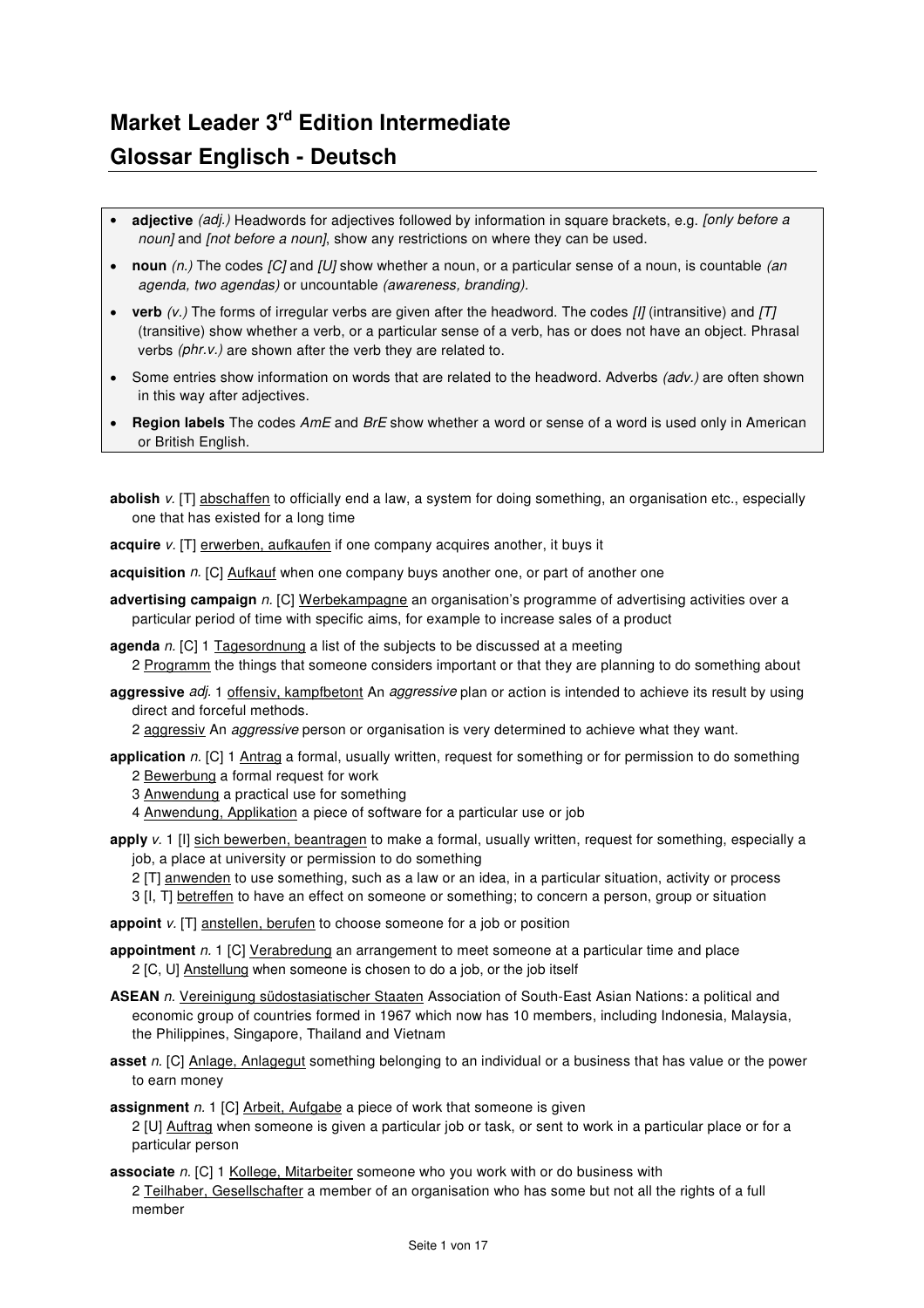**attend** v. [I, T] besuchen to go to an event, such as a meeting

**authority** n. (plural **authorities**) 1 [C] Behörde an official organisation which controls a particular activity and checks that the rules and laws relating to it are being obeyed

**local authority** [C] a government organisation in Britain that is responsible for providing public services, such as schools, the collection of rubbish, etc. in a particular area

2 **the authorities** [plural] Obrigkeit, öffentliche Hand the organisations that are in charge of a particular country or area or a particular activity

3 [C] Amtsgewalt the power that a person or organisation has because of their official or legal position

- **authorise** (also **authorize** AmE) v. [T] bevollmächtigen to give official or legal permission for something **authorised** (also **authorized** AmE) adj.
- **automotive** adj. [only before a noun] mit Eigenantrieb, selbstbewegend relating to cars or the car industry
- **awareness** n. [U] Bewusstsein knowledge or understanding of a particular subject, situation or thing
- award<sup>1</sup> n. [C] 1 Preis an amount of money that is given to someone as a result of an official decision or judgement

2 Belohnung something such as a prize or an amount of money given to a person or company to reward them for something they have done

- award<sup>2</sup> v. [T] 1 Prämie to officially decide that someone should have something, such as an amount of money 2 Auszeichnung to officially give a prize or an amount of money to a person or company, to reward them for what they have done
- **background** n. 1 [C] Hintergrund, Werdegang someone's past, for example their education, qualifications, and the jobs they have had

2 [C, U] Vergangenheit the situation or past events that explain why something happens in the way that it does  $[+ to]$ 

- **bankrupt** adj. bankrott not having enough money to pay your debts
- **bankruptcy** n. (plural **bankruptcies**) [C, U] Bankrott, Konkurs when someone is judged to be unable to pay their debts by a court of law, and their assets are shared among the people and businesses that they owe money to
- **banner ad** n. [C] Banneranzeige an advertisement that appears across the top of a page on the Internet **banner advertising** n. [U]
- **barrier to trade** n. (plural **barriers to trade**) [C] Handelsbarriere something that makes trade between two countries more difficult or expensive, for example a tax on imports (= **trade barrier**)

**bid** n. [C] Angebot, Gebot an offer to buy something, for example a company in a takeover; the price offered

- **bill**<sup>1</sup> n. [C] 1 Rechnung a list showing how much you have to pay for services or goods received (= **invoice**) 2 BrE Rechnung a list showing how much you have to pay for food you have eaten in a restaurant (= **check** AmE)
- **bill**<sup>2</sup> v. [T] Abrechnung, Rechnung to send a bill to someone saying how much they owe (= **invoice**)

**billboard** n. [C] Anschlagbrett a large sign used for advertising (= **hoarding** BrE)

- **board** n. [C] (also **board of directors**) Vorstand, Direktorium the group of people who have been elected to manage a company by those holding shares in the company
- **boardroom** n. [C] Sitzungssaal the place in a company where its board of directors meets
- **bonus** n. [C] Bonus, Prämie an extra amount of money added to an employee's wages, usually as a reward for doing difficult work or for doing their work well
- **booking** n. [C] Buchung, Reservierung an arrangement in which a place on a plane, in a hotel, restaurant, etc. is kept for a customer who will arrive later (= **reservation**)
- **boost** v. [T] ankurbeln to increase something such as production, sales or prices
- **bottom line** n. [C] *informal* 1 Endgewinn, Endverlust the figure showing a company's total profit or loss 2 **Endresultat** the end result of something or the most important point about something
- **branch** n. [C] Zweigstelle, Filiale an individual bank, shop, office, etc. that is part of a large organisation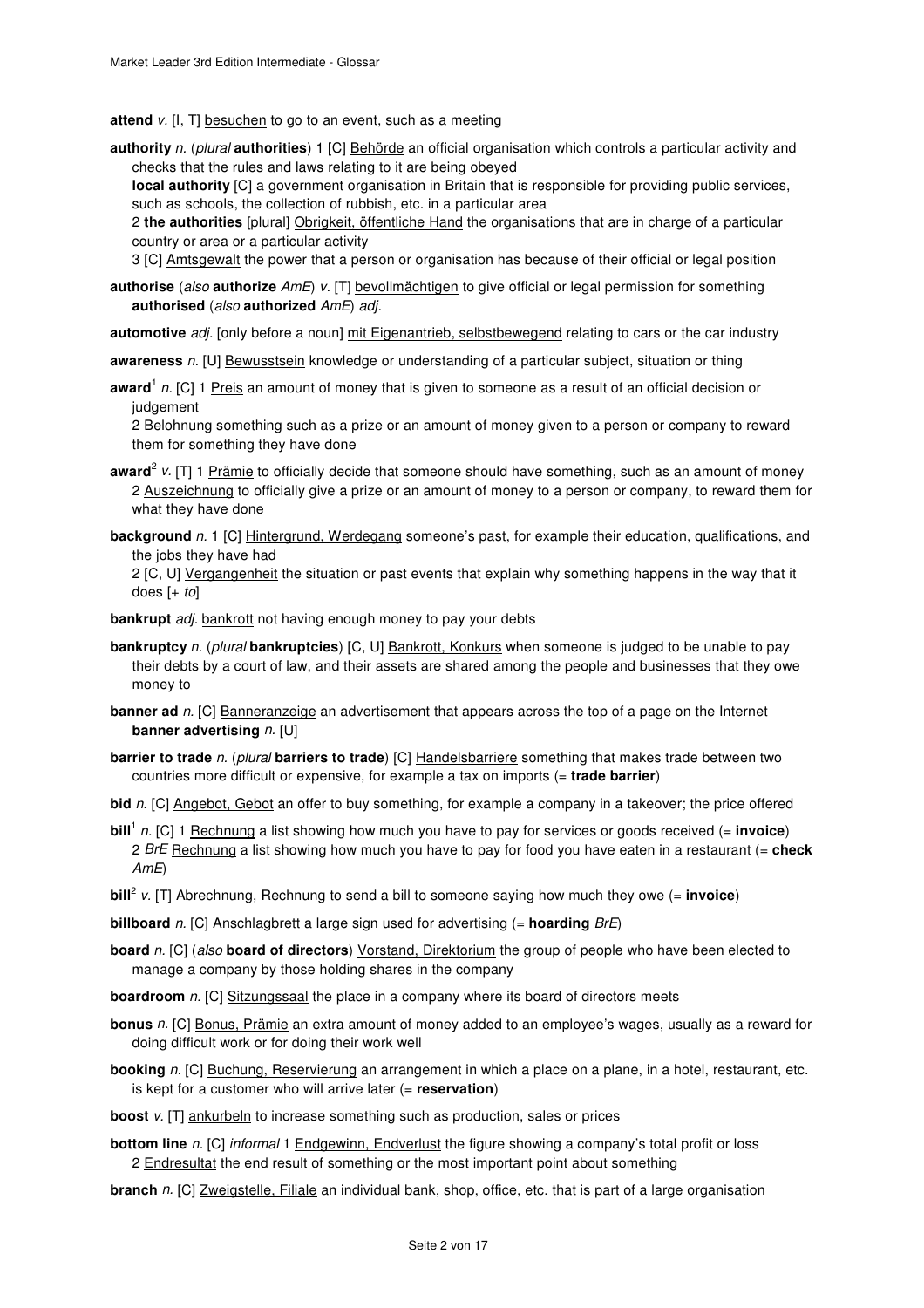- **branch manager** n. [C] **Filialleiter** someone in charge of a particular branch of a bank, shop in a chain of shops, etc.
- **branch office** n. [C] Außenstelle a local office of a company, usually in a different town or city to the company's main office
- **brand** n. [C] Marke, Firmenzeichen a name given to a product by a company so that the product can easily be recognised by its name or its design
- **brand image** n. Markenprofil the collection of ideas and beliefs that people have about a brand
- **branded** adj. Marken- Branded goods or products have brand names and so can easily be recognised by their name or design.
- **bribery** n. [C] Bestechung dishonestly giving money to someone to persuade them to do something to help you
- **budget** n. [C] Budget a detailed plan made by an organisation or a government of how much it will receive as income over a particular period of time, and how much it will spend, what it will spend the money on, etc. **advertising budget** an organisation's spending plan for advertising during a particular period of time
- **bureaucratic** adj. bürokratisch involving or having a lot of complicated and unnecessary official rules
- **buzzword** n. [C] Modewort a word or phrase from one special area of knowledge that people suddenly think is important and use a lot
- **cancel** v. (**cancelled, cancelling** BrE; **canceled, canceling** AmE) [T] absagen to arrange that a planned activity or event will not now happen
- **cancellation** n. [C, U] Absage, Annullierung a decision or statement that a planned activity will not happen or that an agreement will be ended
- **carrier** n. [C] Fuhrunternehmer a person or company whose job is to transport goods from one place to another
- **cashflow** (also **cash flow**) n. 1 [U] Cashflow the amounts of money coming into and going out of a company, and the timing of these
	- 2 [C, U] Cashflow profit for a particular period, defined in different ways by different businesses
- **charity** n. (plural **charities**) [C] Wohltätigkeitsorganisation an organisation that collects money to help people, for example those who are sick or poor, or to help certain types of activity, such as artistic activity (= **notfor-profit organization; non-profit organization** AmE)
- **chart** n. [C] Grafik a mathematical drawing or list, showing information arranged in a way that is clear and easy to understand
- **check** v. [T] überprüfen to find out whether something is correct, true or safe
- **check** in phr.v. [I, T] einchecken to go to the desk at a hotel or airport and say that you have arrived
- **Chief Executive Officer (CEO)** n. Geschäftsführer the manager with the most authority in the normal, everyday management of a company. The job of Chief Executive Officer is sometimes combined with other jobs, such as that of president.
- claim<sup>1</sup> n. [C] Forderung a request or demand for money, or the amount of money asked for **expenses claim** money that an employee spends on things such as food and travel while they are doing their job, which their employer then pays back to them
- **claim**<sup>2</sup> v. [T] behaupten to state that something is true, even though it has not been proved
- **commission** n. 1 [C, U] Vergütung, Provision an amount of money paid to someone according to the value of goods, shares, bonds, etc. they have sold
	- 2 [C] Komitee an official organisation that ensures that the law is obeyed in a particular activity
	- 3 [C] Ausschuss a temporary official organisation looking at problems in a particular area and suggesting changes
- **commitment** n. 1 [C, U] Verpflichtung a promise to do something or to behave in a particular way 2 [U] Hingabe the hard work and loyalty that someone gives to an organisation or activity
- **commodity** n. (plural **commodities**) [C] Rohstoff a product that can be sold to make a profit, especially one in its basic form before it has been used or changed in an industrial process. Examples of commodities are farm products and metals.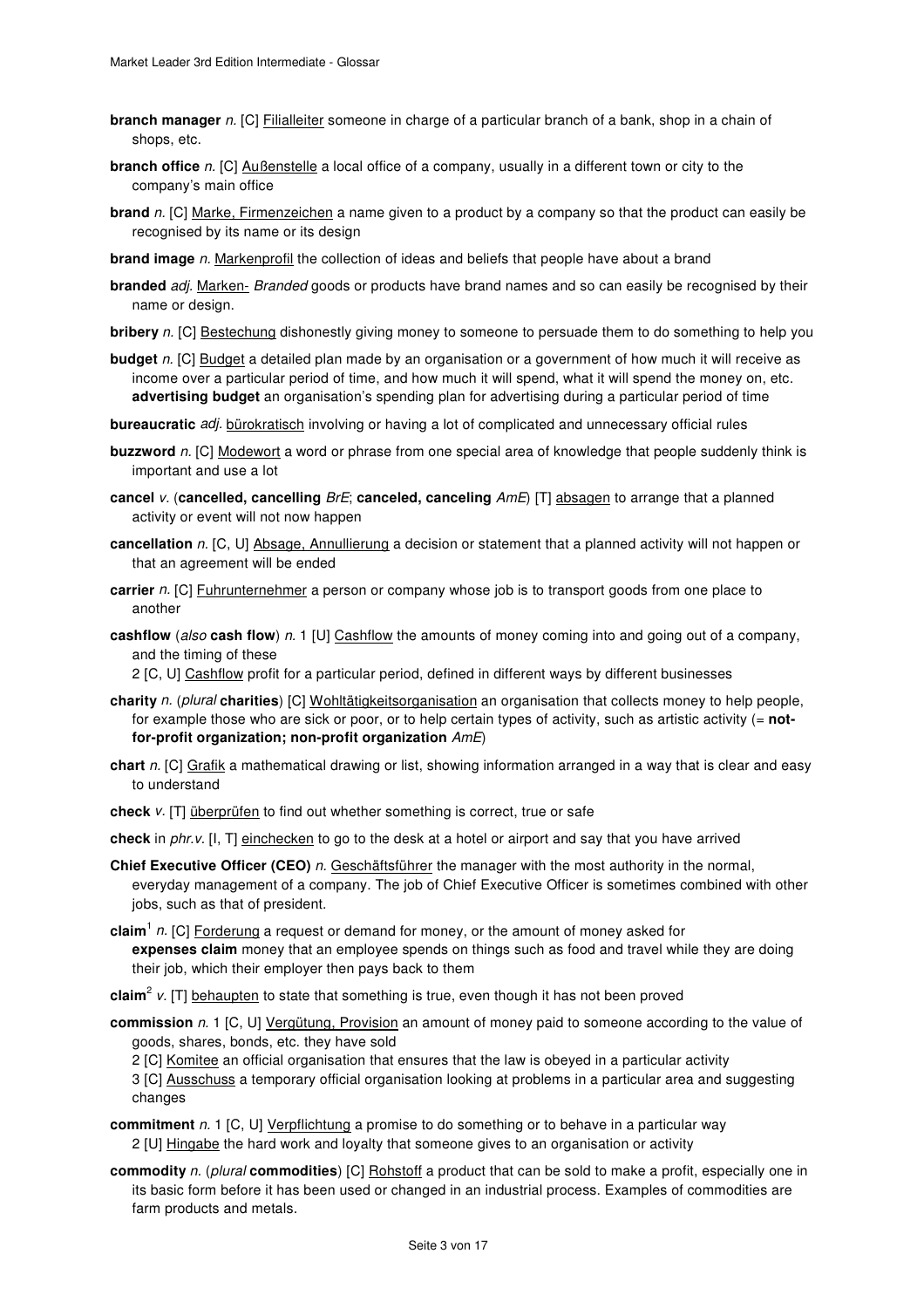**compensation** n. [U] 1 Entschädigung an amount paid to someone because they have been hurt or harmed 2 Abfindung the total amount of money and other advantages that someone receives as an employee

**concept** n. [C] 1 Konzept, Idee an idea for a product

2 Plan a rule or idea saying how something should be done

**conflict** n. [C, U] 1 Streit a state of disagreement between people, groups, countries, etc. 2 Konflikt, Widerstreit a situation in which you have to choose between two or more different needs

**consignment** *n*. [C] Lieferung a quantity of goods delivered at the same time

- **contract** n. [C] Vertrag a formal, written agreement between two or more people or groups which says what each must do for the other, or must not do
- **convene** v. [I, T] sich versammeln, etw. einberufen If a group of people convenes, or if someone convenes them, they come together for a formal meeting.
- **corporate** adj. [only before a noun] *unternehmensweit* relating to a company, usually a large one, or business in general
- **corruption** n. [U] 1 Korruption the crime of giving or receiving money, gifts, a better job, etc. in exchange for doing something dishonest or illegal

2 Bestechung when someone who has power or authority uses it in a dishonest or illegal way to get money or an advantage

**counter** n. [C] Schalter the place where you are served in a shop, bank, etc.

**counterfeit** adj. Fälschung made to look exactly like something else, in order to deceive people

- **coverage** n. [U] Reportage when a subject or event is reported on television or radio, or in newspapers
- **credit** n. [U] Kredit an arrangement with a shop, supplier, etc. to buy something now and pay for it later **trade credit** [U] Handelskredit when a supplier allows a business customer to pay for goods or services after they are delivered, usually 30, 60 or 90 days later
- **credit crunch** n. [singular] Kreditknappheit when borrowing money becomes difficult because banks are forced to reduce the amount they lend
- **crew** n. [C] **Besatzung** all the people working on a ship or plane
- **culture** n. [C, U] 1 Kultur the ideas, beliefs and customs that are shared and accepted by people in a society 2 Kulturkreis the attitudes or beliefs that are shared by a particular group of people or in a particular organisation
- **currency** n. (plural **currencies**) [C, U] Währung the system or type of money used in a particular country
- **customise** (also **customize** AmE) v. [T, usually passive] an Kundenwünsche anpassen If something is customised for a customer, it is designed, built, etc. specially for that customer, making it different to other things of the same kind.
- **customs** n. [U] 1 Zollbehörde the government department responsible for collecting the tax on goods that have been brought into the country and making sure that illegal goods are not imported or exported 2 Zollabfertigung the place at an airport or port through which people and goods arriving in a country must pass and where any tax owed must be paid
- **damage**<sup>1</sup> n. [U] 1 <u>Beeinträchtigung</u> a bad effect on something that makes it weaker or less successful 2 Beschädigung physical harm caused to something
- **damage**<sup>2</sup> v. [T] 1 beschädigen to cause physical harm to something 2 beeinträchtigen to have a bad effect on something in a way that makes it weaker or less successful
- debt n. 1 [C] Schulden money that one person, organisation, country, etc. owes to another 2 [U] Verschuldung the state of owing money
	- 3 [U] Fremdkapital capital borrowed by a business or government organisation on which it pays interest
- decline<sup>1</sup> v. [I] 1 zurückgehen If an industry or country *declines*, it becomes less profitable, productive, wealthy, etc.

2 abnehmen If sales, profits, production, etc. decline, they become less.

decline<sup>2</sup> n. [C, U] 1 Rückgang when sales, profits, production, etc. become less

2 Niedergang when an industry or country becomes less profitable, productive, wealthy, etc.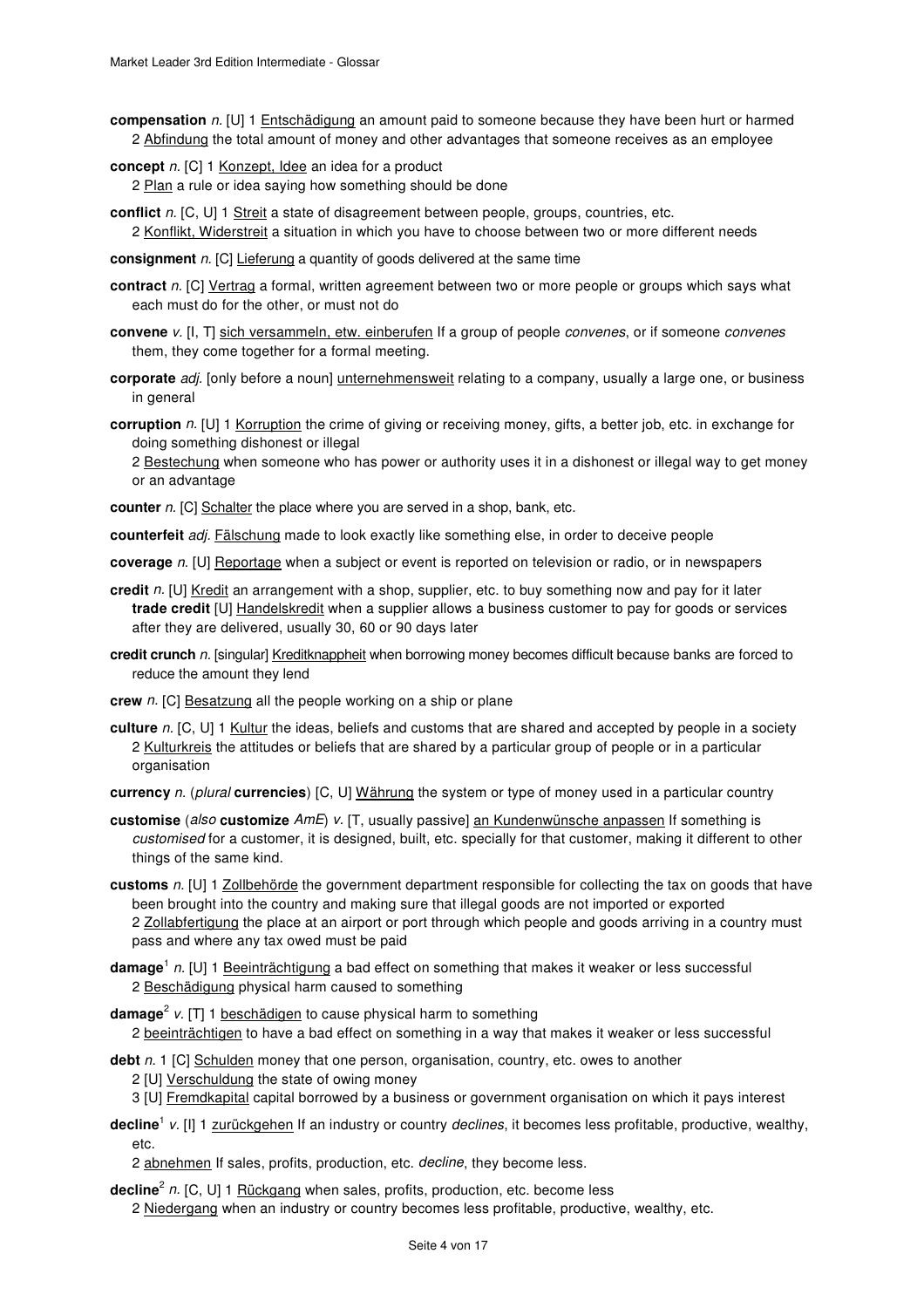**deficit** n. [C] 1 <u>Verlust</u> an amount of money that a business has lost in a particular period of time 2 Defizit an amount by which the money that a government spends is more than it receives in tax in a particular period

**trade deficit** Handelsdefizit the amount by which the money going out of a country to pay for imports is more than the amount coming in from exports

- **delivery** n. (plural **deliveries**) [C, U] Auslieferung the act or process of bringing goods, letters, etc. to a particular place or person
- **demand** n. [U] 1 Nachfrage the amount of spending on goods and services by companies and people in a particular economy

2 Bedarf the total amount of a type of goods or services that people or companies buy in a particular period of time

3 Verlangen the total amount of a type of goods or services that people or companies would buy if they were available

- **deposit** n. [C] Bankguthaben an amount of money paid into a bank account or held in a bank account, especially when it is earning interest
- **deregulate** v. [I, T] liberalisieren to remove or reduce the number of government controls on a particular business activity, done to make companies work more effectively and to increase competition

deregulation n. [U] Liberalisierung

derivative n. [C, usually plural] Derivat (abgeleitetes Finanzinstrument) something such as an option  $($  = the right to buy or sell something at a particular price within a particular period) or a future  $($  = a fixed price that you pay now for delivery of something in the future) based on underlying assets such as shares, bonds and currencies

**despatch** (also **dispatch**) v. [T] abschicken to send something or someone to a place

- differentiate v. [T] differenzieren When a company differentiates its products, it shows how they are different from each other and from competing products, for example in its advertising. This is done to show buyers the advantages of one product over another.
- **dispose of something** phr.v. [T] abschaffen to get rid of something that is no longer needed or wanted
- **diversify** v. (past tense and past participle **diversified**) [I] das Sortiment/Angebot erweitern If a company or economy diversifies, it increases the range of goods or services it produces. **diversification** n. [C, U] Sortiments-, Angebotserweiterung
- **dividend** n. [C] Gewinnanteil/Dividende a part of the profits of a company for a particular period of time that is paid to shareholders for each share that they own
- **downmarket** adv. 1 **go/move downmarket** auf den Massenmarkt (gehen) to start buying or selling cheaper goods or services (= **downscale** AmE)

2 **take something downmarket** massentauglich (machen) to change a product or a service, or people's ideas about it, so that it is cheaper or seems cheaper and more popular (= **downscale** AmE)

- **downturn** n. [C, U] Rezession the part of the economic cycle when prices or the value of stocks, shares, etc. fall
- **dump**  $v$ . [T] unterbieten to sell products cheaply in an export market, perhaps in order to increase your share of the market there

**dumping** n. [U] Preisunterbietung

- **durable** adj. haltbar If something is durable, it lasts a long time, even if it is used a lot. **durability** n. [U] Haltbarkeit
- **earnings** n. [plural] 1 Gehalt, Lohn the money that a person receives for the work they do in a particular period of time

2 Verdienst the total amount that people receive for the work they do in a particular industry or economy in a particular period of time

3 Einnahmen the profit that a company makes in a particular period of time, or the total profits that

companies make in a particular industry or economy in a particular period of time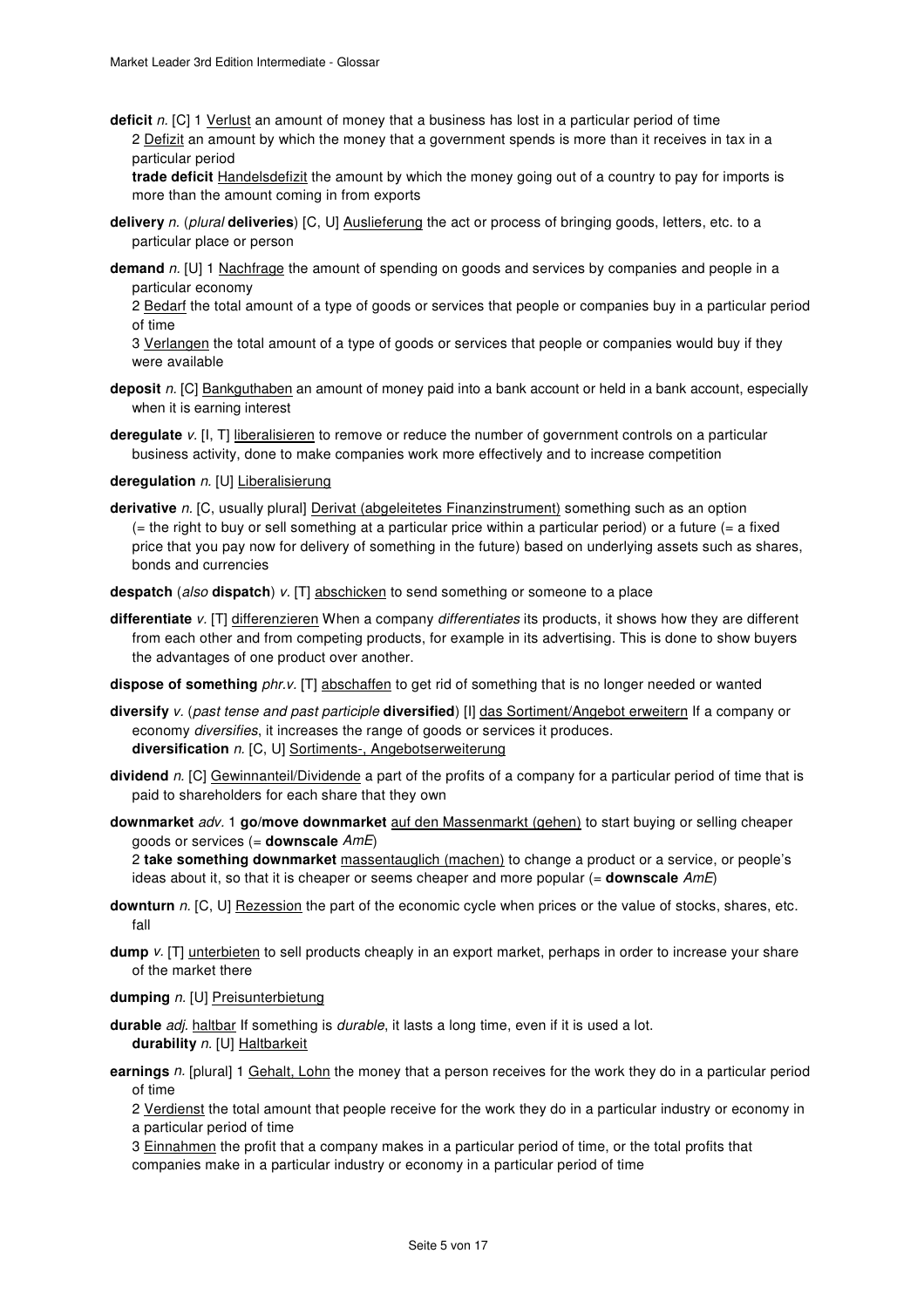- **emerging** adj. [only before a noun] Wachstums-(länder), Schwellen-(märkte) Emerging nations/countries/economies are countries, especially those in Asia, Africa and South America, that are just starting to have influence or power in trade, finance, etc.
- **endorse** v. [T] unterstützen If a well-known person endorses a product, they say in an advertisement how good they think it is. People will buy the product because they like or trust the person. **endorsement** n. [C, U] Unterstützung
- **entrepreneur** n. [C] Unternehmer someone who starts a company, arranges business deals and takes risks in order to make a profit
- **equity** n. 1 [U] Eigenkapital the capital that a company has from shares rather than from loans 2 **equities** [plural] Aktienkapital trading in companies' shares on a stock market, rather than trading on other types of market
- **ethical** adj. 1 ethisch connected with principles of what is right and wrong 2 moralisch morally good or correct **ethically** adv.
- etiquette n. [U] Benimmregeln, Etikette the formal rules for polite behaviour
- **exceed** v. [T] überschreiten, größer sein als to be more than a particular number or amount
- **exchange**<sup>1</sup> n. [C, U] Tausch when you accept one thing in return for another<sup>1</sup> **information exchange** [U] Informationsaustausch when information is passed between people or organisations, by means of computer equipment
- exchange<sup>2</sup> v. [T] tauschen to give someone something and receive something in return
- **expand** v. [I, T] 1 ausdehnen, ausweiten to become larger in size, amount or number, or to make something larger in size, amount or number
	- 2 expandieren If an economy, industry or business activity expands, it gets bigger or more successful.
- **expansion** n. [U] 1 Ausdehnung when something increases or is increased in size, amount or number 2 Expansion when an economy becomes more successful, and there is increased economic activity, more jobs, etc.
- **expense** n. 1 [C, U] Kosten an amount of money that a business or organisation has to spend on something 2 Spesen expenses [plural] money that an employee spends while doing their job on things such as travel and food, and which their employer then pays back to them
- **expertise** n. [U] Fachkenntnis special skills or knowledge in an area of work or study
- **facility** n. (plural **facilities**) 1 **facilities** [plural] Einrichtungen, Anlage special buildings or equipment that have been provided for a particular use, such as sports activities, shopping or travelling

2 [C] Betriebsstätte a place or large building that is used to make or provide a particular product or service (= **plant**)

3 [C] Kreditrahmen an arrangement made by a bank for its customers which lets them use the services the bank offers. These services would include, for example, borrowing or investing money.

- **fake**<sup>1</sup> adj. gefälscht made to look like something valuable or genuine (= **real**) in order to deceive people
- **fake**<sup>2</sup> n. [C] Fälschung a copy of an original document, valuable object, etc. that is intended to deceive people into believing it is the real document, object, etc.
- **fake**<sup>3</sup> v. [T] fälschen informal to make an exact copy of something, or invent figures or results, in order to deceive people
- **fall**<sup>1</sup> v. (past tense **fell**; past participle **fallen**) [I] fallen, sinken to go down to a lower price, level, amount, etc.
- fall<sup>2</sup> n. [C] Absinken, Abnahme a reduction in the amount, level, price, etc. of something
- fare n. [C] **Fahrpreis** the price paid to travel by plane, train, etc.
- **faulty** adj. fehlerhaft If a machine, system, etc. is *faulty*, there is something wrong with it that prevents it from working correctly.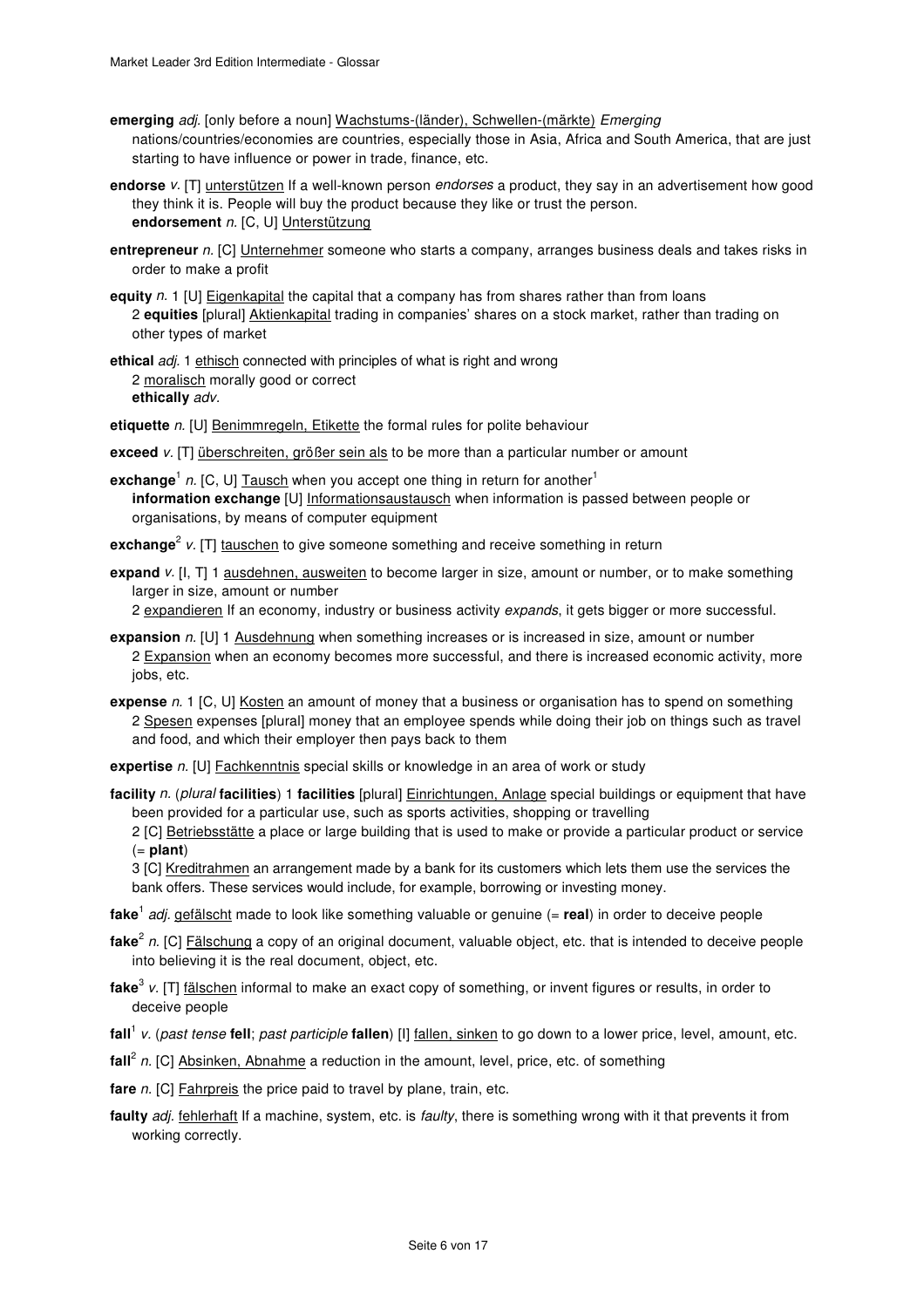flexible *adj*. 1 anpassungsfähig A person, plan, etc. that is *flexible* can change or be changed easily to suit any new situation.

2 flexibel If arrangements for work are flexible, employers can ask workers to do different jobs, work parttime rather than full-time, give them contracts for short periods of time, etc. flexibility n. [U]

- **flyer** n. [C] Faltblatt, Flyer a small sheet of paper that is used to advertise something. *Flyers* are usually handed out in the street or delivered to people's houses (see also **frequent flyer**)
- **focus group** n. [C] Testgruppe a group of consumers brought together by a company to help it do market research. The consumers are asked to discuss their feelings and opinions about products, advertisements, companies, etc.
- f**orecast**<sup>1</sup> n. [C] <u>Prognose, Vorhersage</u> a description of what is likely to happen in the future, based on the information that you have now
- **forecast**<sup>2</sup> v. (past tense and past participle **forecast** or **forecasted**) [T] vorhersagen to make a statement saying what is likely to happen in the future, based on information that is available now
- **fraud** n. [C, U] Betrug a method of illegally getting money from a person or organisation, often using clever and complicated methods
- **frequent flyer** n. [C] Vielflieger someone who flies with a particular airline a lot and is often offered special advantages, such as free flights or a better seat
- **futures** n. [plural] Terminhandel buying and selling futures contracts (= a contract for a fixed amount of a commodity or security to be delivered at a fixed price on a fixed date in the future; futures are traded on financial markets)

generate  $v$ . [T] 1 erzeugen to produce energy or power 2 erwirtschaften to do something that will produce or increase sales, income, profit, etc.

**global** adj. 1 allgemein including and considering all the parts of a situation together, rather than the individual parts separately

2 weltweit affecting or involving the whole world

3 **go global** auf den Weltmarkt (gehen) If a company or industry goes global, it starts doing business all over the world.

**globally** adv.

**grow** v. (past tense **grew**; past participle **grown**) 1 [T] wachsen to increase in amount, size or degree 2 [T] vergrößern If you grow a business activity, you make it bigger.

**growth** n. [U] Wachstum an increase in size, amount or degree

**economic growth** Wirtschaftswachstum an increase in the value of goods and services produced in a country or area

**headquarters** n. [plural] Hauptsitz the head office or main building of an organisation

**hedge fund** n. [C] Hedge-Fonds a fund that makes investments that are unlikely to fall in value, as well as those that go up or down in value, to reduce the risk of losing a lot of money

**hire** v. [T] 1 anheuern to employ a person or an organisation for a short time to do a particular job for you 2 anstellen to agree to give someone a permanent job

3 mieten BrE to pay money to use something for a period of time

(= **rent** AmE)

- **hoarding** n. [C] BrE Anschlagtafel a large sign used for advertising (= **billboard** AmE)
- **host country** n. [C] Gastland a country where a company that is based in another country has business activities
- **human resources** (HR) n. [plural] Personalabteilung the department in an organisation that deals with employing, training and helping employees (= **personnel**)

**impact** n. [C] Auswirkung the effect or influence that an event, situation, etc. has on someone or something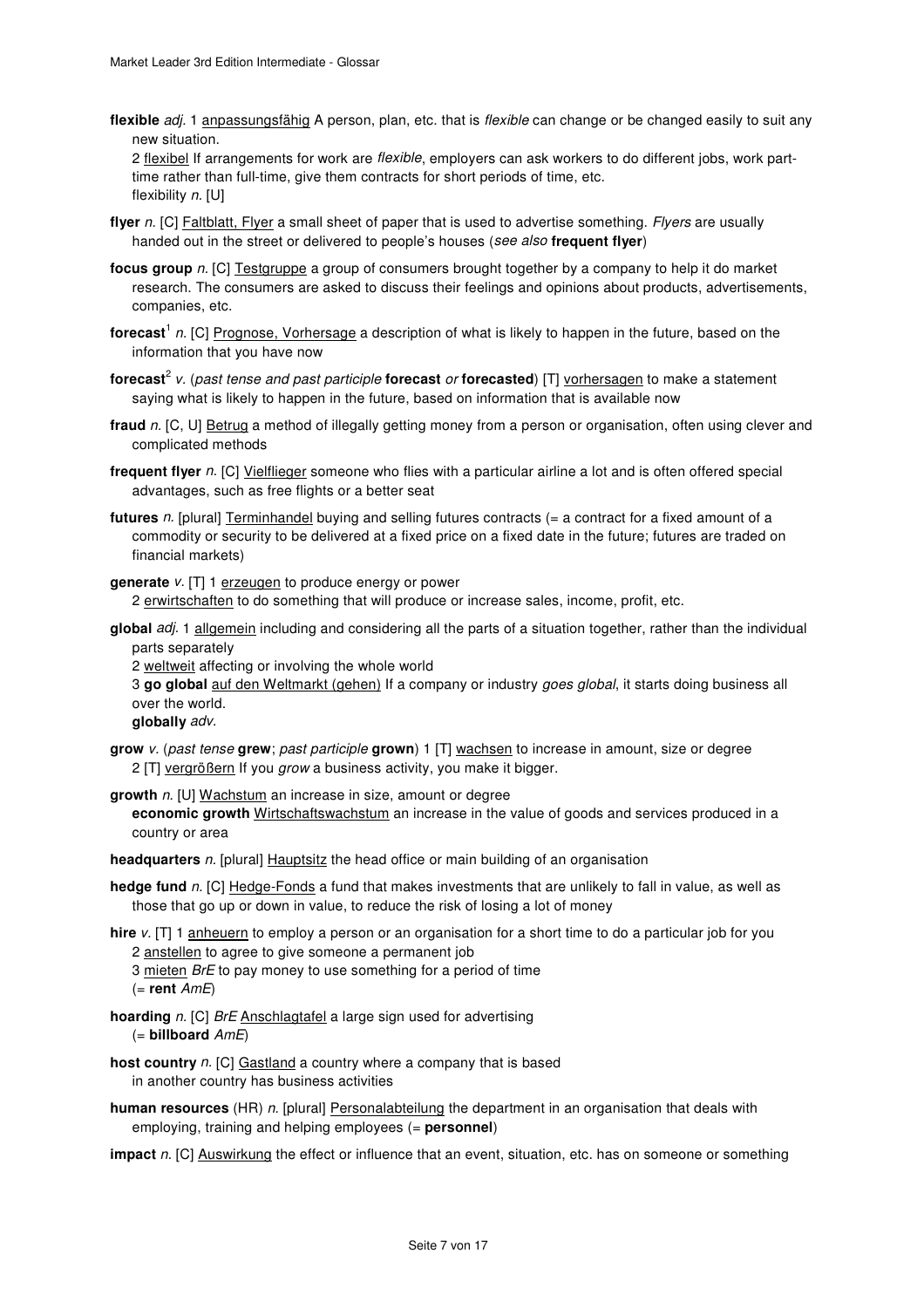import<sup>1</sup> n. 1 [C, usually plural] **Einfuhrware** something that is made in one country and brought into another, usually to be sold

2 [C, usually plural; U] Import the activity of bringing goods into a country

3 **imports** [plural] Einfuhrmenge the amount or value of the goods brought into a country over a particular period of time

**import**<sup>2</sup> v. [T] einführen, importieren to bring something into a country from abroad, usually in order to sell it

**incentive** n. [C] Leistungsanreiz something which is used to encourage people to do something, especially to make them work harder, produce more or spend more money **tax incentive** Steueranreiz an offer to pay less tax, given to people who do something that the government

is trying to encourage **income** n. [C, U] Einkommen, Ertrag money that you earn from your job or that you receive from investments

**innovate** v. [I] Neuerungen einführen to design and develop new and original products

**innovation** n. 1 [C] Neuheit a new idea, method or invention

2 [U] Neuerung the introduction of new ideas or methods

**product innovation** [C, U] Produktneuheit when new or better products are designed and developed, or the new or better product itself

**innovative** adj. 1 bahnbrechend An *innovative* product, method, process, etc. is new, different and better than those that existed before.

2 erfindungsreich using or developing new and original ideas and methods

- **interest** n. [U] Zinsen an amount paid by a borrower to a lender, for example to a bank by someone borrowing money for a loan or by a bank to a depositor (= someone keeping money in an account there)
- **interest rate** n. [C] Zinssatz the percentage rate used for calculating interest over a particular period of time, usually one year

**interim** adj. [only before a noun] 1 einstweilig, vorläufig intended to be used or accepted for a short time only, until something final can be made

2 Zwischenbilanz prepared after only part of a full financial year has been completed, often after half a year

**introductory** adj. [only before a noun] einführend, Einführungs- An introductory offer, price, etc. is a special low price that is charged for a new product for a limited period of time.

**invest** v. [I, T] 1 anlegen to buy shares, bonds, property, etc. in order to make a profit 2 anlegen to save money in a high-interest bank account or to buy an insurance policy that pays bonuses 3 investieren to spend money on things that will make a business more successful and profitable

**investment** n. 1 [C, U] Investition when money is put into a business in order to make it more successful and profitable, or the money that is put into a business

**Return on investment** (ROI) or return on capital (ROC) is the amount of profit received on an investment in relation to the amount of money invested.

2 [C] Anlage something you buy, such as shares, bonds or property, in order to make a profit

3 [C] Kapitalanlage an amount of money that you invest

4 [U] Vermögensanlage when you buy shares, bonds, property, etc. in order to make a profit

**invoice** n. [C] Abrechnung a document sent by a seller to a customer with details of goods or services that have been provided, their price and the payment date

**jobseeker** (also **job seeker**) n. [C] Arbeitssuchender someone who is looking for a job (= **job hunter**)

- **labor union** AmE (= **trade union** BrE) n. [C] Gewerkschaft an organisation representing people working in a particular industry or profession that protects their rights
- **launch**<sup>1</sup> v. [I, T] 1 <u>einführen, herausbringen</u> to show or make a new product available for sale for the first time 2 gründen to start a new company

3 in Gang setzen to start a new activity or profession, usually after planning it carefully

**launch**<sup>2</sup> n. [C] 1 <u>Markteinführung</u> an occasion at which a new product is shown or made available for sale or use for the first time

2 Start the start of a new activity or plan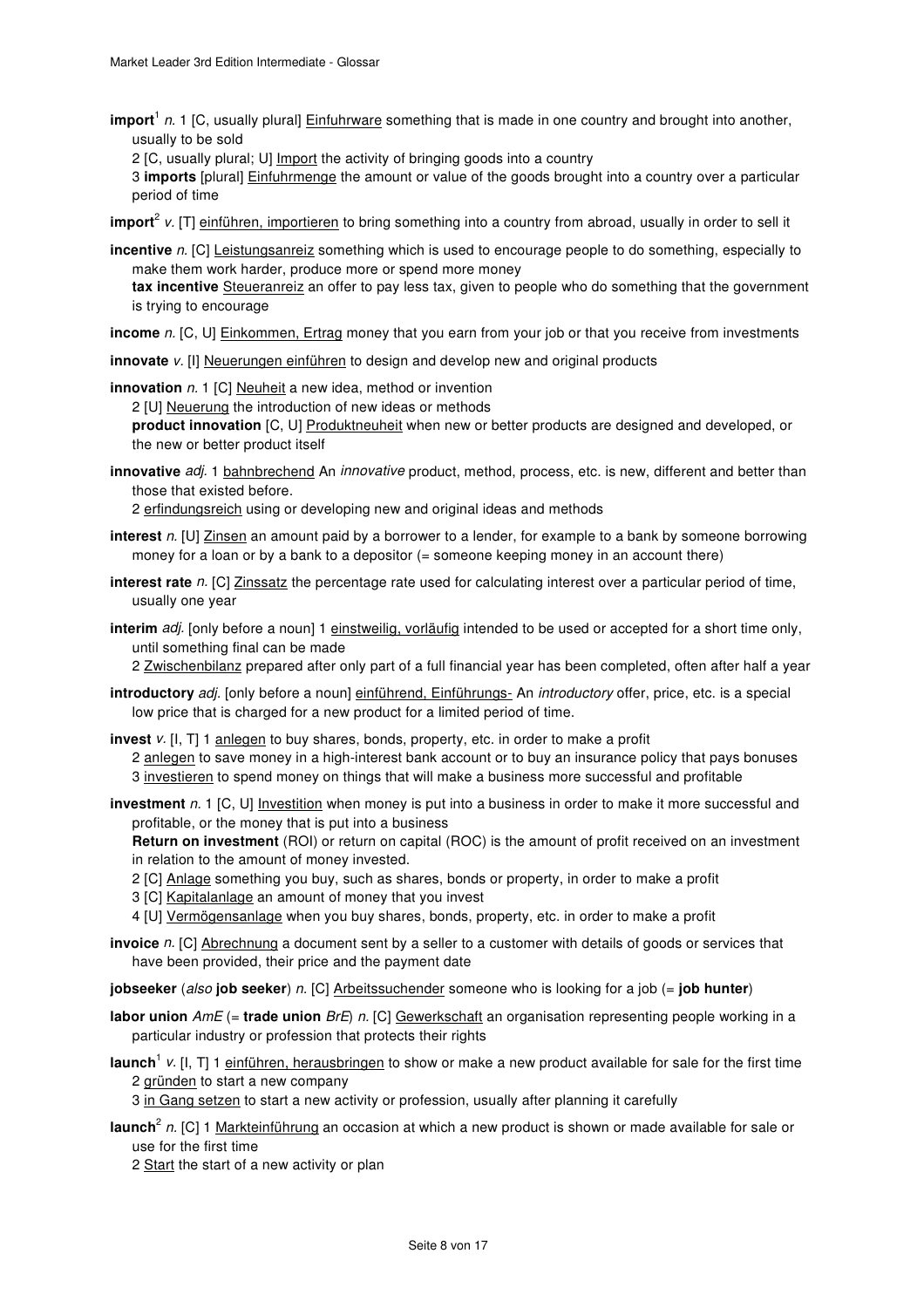- **launder money/profits** v. [T] Geld waschen to put money which has been obtained illegally into legal businesses and bank accounts in order to hide where it was obtained **laundering** n. [U]
- level<sup>1</sup> n. [C] 1 Stand the measured amount of something that exists at a particular time or in a particular place 2 Niveau all the people or jobs within an organisation, industry, etc. that have similar importance and responsibility
- **level**<sup>2</sup> v. (**levelled, levelling** BrE; **leveled, leveling** AmE) **level off/out** phr.v. [I] gleich bleiben, sich einpendeln to stop increasing or growing and become steady or continue at a fixed level
- level playing field n. [singular] informal gleiche Wettbewerbsbedingungen a situation in which different companies, countries, etc. can all compete fairly with each other because no one has special advantages
- **liberalise** (also **liberalize** AmE) v. [T] liberalisieren to make rules or controls on something less strict **liberalisation** (also **liberalization** AmE) n. [U] Liberalisierung
- **loan** n. [C] Anleihe, Kredit money borrowed from a bank, financial institution, person, etc. on which interest is usually paid to the lender until the loan is repaid
- **logo** n. [C] Logo, Firmenemblem a design or way of writing its name that a company or organisation uses as its official sign on its products, advertising, etc.
- **lose** v. (past tense and past participle **lost**; present participle **losing**) [T] 1 verlieren to stop having something any more, or to have less of it

2 einbüßen to have less money than you had before or to spend more money than you are receiving 3 an Wert verlieren to fall to a lower figure or price

lose out phr.v. [I] schlecht wegkommen to not get something good, when someone else does get it

## **loss** n. 1 [C, U] Verlust the fact of no longer having something that you used to have, or having less of it **job loss** [C, U] Arbeitsplatzverlust when people lose their jobs

2 [C] Einbuße, Rückgang when a business spends more money than it receives in a particular period of time, or loses money in some other way

- loyal adj. treu If customers are loyal to a particular product, they continue to buy it and do not change to other products. **loyalty** n. [U]
- **margin** n. [C, U] Marge the difference between the price that something is sold for and the cost of producing or buying it. A margin is usually calculated as a percentage of the price that something is sold for. **profit margin** [C, U] Gewinnspanne the difference between the price of a product or service and the cost of producing it, or between the cost of producing all of a company's products or services and the total sum they are sold for
- market<sup>1</sup> n. 1 [C] Markt the activity of buying and selling goods or services, or the value of the goods or services sold

2 [C] Absatzgebiet a particular country, area or group of people to which a company sells or hopes to sell its goods or services

3 [singular] Interessentenkreis the number of people who want to buy something

4 [C] (also **financial market**) Börse the buying and selling of shares, bonds, commodities, etc.; a place where this happens. Some markets are in a particular building, while trading on others takes place on computers and over the telephone, with no central building.

- **market**<sup>2</sup> v. [T] 1 vertreiben to sell something or make it available for sale, especially in a particular way 2 vermarkten to sell something by considering what customers want or need when buying a product or service, for example how much they are willing to pay, where they will buy it, etc.
- **marketing** n. [U] Marketing activities to design and sell a product or service by considering buyers' wants or needs, for example where and how they will buy it, how much they will be willing to pay, etc.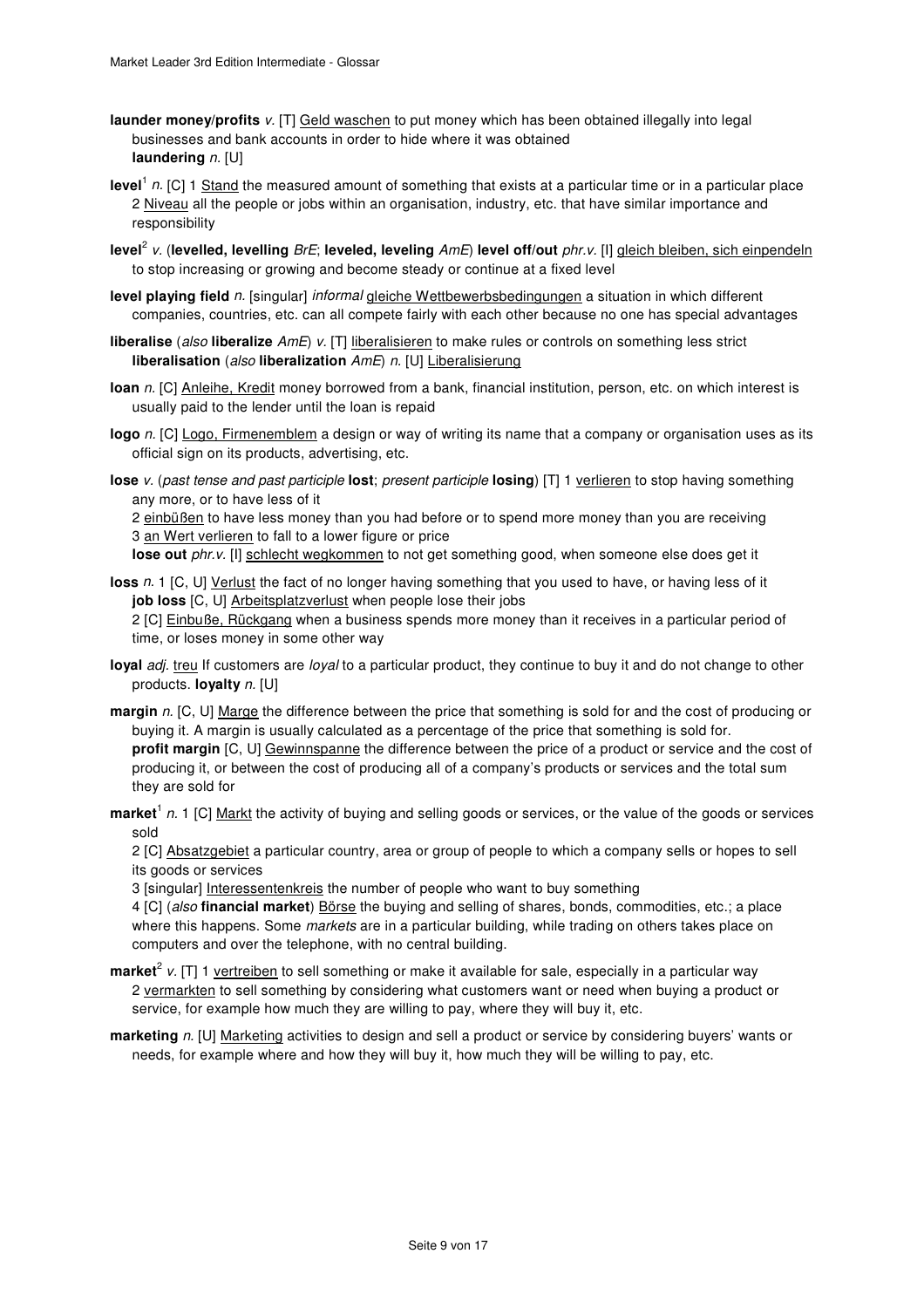**meet** v. (past tense and past participle **met**) [I, T] 1 sich treffen to get together with another person to discuss something

2 **meet a debt/cost/payment/expense** Schulden/Unkosten begleichen to pay a debt or payment 3 **meet a target/expectation/projection/standard** eine Zielvorgabe/Erwartung erfüllen to achieve a level that has been set or expected

4 **meet a demand** die Nachfrage befriedigen to produce enough goods to satisfy the demand for them 5 **meet a deadline** eine Frist einhalten to finish something at or before the time it was meant to be finished 6 meet a requirement/condition/obligation eine Forderung/Verpflichtung erfüllen to succeed in doing something that you have to do

- **merge** v. [I, T] fusionieren, sich zusammenschließen If two or more companies, organisations, etc. merge, or if they are *merged*, they join together.
- **merger** n. [C] Unternehmensfusion an occasion when two or more companies, organisations, etc. join together to form a larger company, etc.

**model** n. [C] 1 Modell a particular type or design of a vehicle or machine

2 Muster a simple description or structure that is used to help people understand similar systems or structures

3 Vorbild the way in which something is done by a particular country, person, etc. that can be copied by others who want similar results

- **morale** n. [U] Arbeitsklima the level of confidence and positive feelings among a group of people who work together
- **motivate** v. [T] motivieren to encourage someone and make them want to work hard
- **motivated** adj. motiviert very keen to do something or achieve something, especially because you find it interesting or exciting

**outlet** n. [C] Vertriebs-, Verkaufsstelle a shop, company or organisation through which products are sold

**outsource** v. [T] ausgliedern, auslagern If a company, organisation, etc. outsources its work, it employs another company to do it (= **subcontract**) **outsourcing** n. [U] Ausgliederung, Auslagerung

**overtime** n. [U] 1 Überstunden time that you spend working in your job in addition to your normal working hours

2 Überstundenbezahlung the money that you are paid for working more hours than usual

**ownership** n. [U] Eigentümerschaft the state of owning something

**packaging** n. [U] 1 Verpackung material, boxes, etc. used for wrapping goods to protect them, for example because they are being taken somewhere (= **packing**)

2 Verpacken the process of wrapping or packing goods so they are ready to be sent somewhere (= **packing**)

**panel** n. [C] Gremium a group of people chosen to give advice or decide something

**parent company** n. [C] Mutterfirma, Stammhaus If one company is the parent of another, it owns at least half the shares in the other company, and has control over it.

**partner** n. [C] 1 Partnerfirma a company that works with another company in a particular activity, or invests in the same activity

2 Teilhaber, Gesellschafter someone who starts a new business with someone else by investing in it

3 Partner, Sozius a member of certain types of business or professional groups, for example partnerships of lawyers, architects, etc.

4 **economic partner, trade partner, trading partner** Wirtschaftspartner, Handelspartner a country that invests in another or is invested in by another or that trades with another

**partnership** n. 1 [C] Partnerschaft a relationship between two people, organisations or countries that work together

2 [U] Geschäftspartnerschaft the situation of working together in business

3 [C] Partnerschaft, Sozietät a business organisation made up of a group of accountants, lawyers, etc. who work together, or of a group of investors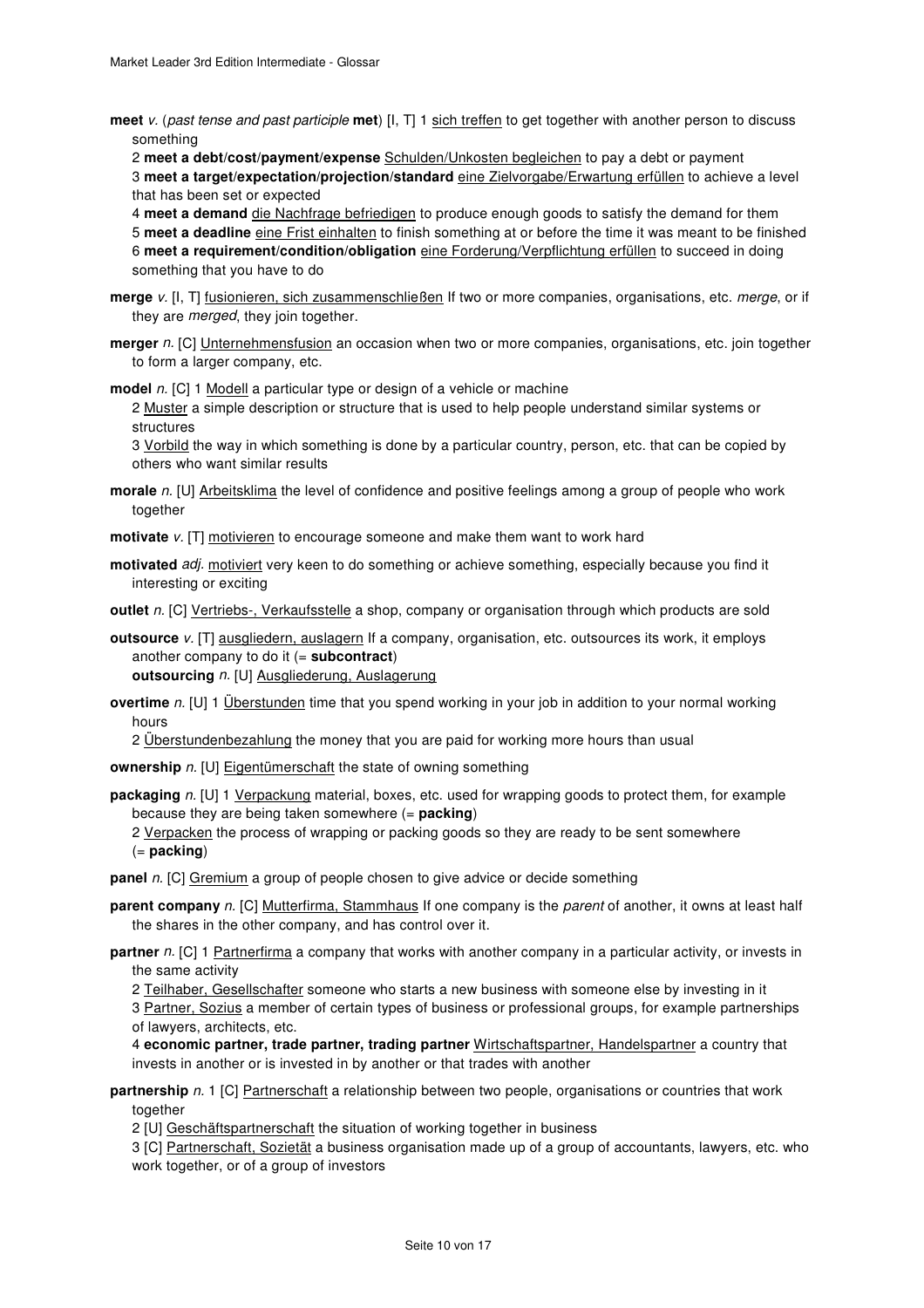**patent** n. [C] Patent a legal document giving a person or company the right to make or sell a new invention, product or method of doing something and stating that no other person or company is allowed to do this

- peak<sup>1</sup> n. [C] Höchststand the time when prices, shares, etc. have reached their highest point or level
- **peak**<sup>2</sup> adj. 1 **peak level/price/rate, etc.** Höchst- (stand/preis/rate) the highest level, etc. something reaches 2 **peak time/period/hours/season** Hauptverkehrs-, Hauptgeschäftszeiten, Hauptsaison the time when the greatest number of people in a country are doing the same thing, using the same service, etc.

**peak**<sup>3</sup> v. [I] gipfeln, den Höchststand erreichen to reach the highest point or level

**perk** n. [C] Vergünstigung something in addition to money that you get for doing your job, such as a car

- **personnel** n. 1 [plural] Belegschaft, Personal the people who work for a company or organisation 2 [U] Personalabteilung the department in an organisation that deals with employing, training and helping employees (= **human resources**)
- **pitch** n. [C] 1 **sales pitch** informal Verkaufsargument what a sales person says about a product to persuade people to buy it

2 Kaltakquise an attempt by an advertising agency to persuade a company to use its services to advertise a product

**poverty** n. [U] 1 Armut the situation or experience of being poor 2 **the poverty line** Armutsgrenze, Existenzminimum the income below which people are officially considered to be very poor and needing help

- **predict** v. [T] vorhersagen to say what you think will happen **prediction** n. [C] Vorhersage
- **pricing** n. [U] Preisgestaltung, Preiskalkulation the prices of a company's products or services in relation to each other and in relation to those of their competitors, and the activity of setting them
- **produce** v. 1 [I, T] erzeugen, anfertigen to make or grow something in large quantities to be sold 2 [T] bewirken to make something happen or to have a particular result or effect
- **producer** n. [C] 1 Produzent a person or organisation that manages and finds the finance for films, plays, etc. 2 Hersteller, Erzeuger a company or country that makes goods or grows foods

**product** n. 1 [C] Artikel, Erzeugnis something useful and intended to be sold that comes from nature or is made in a factory

2 **milk/steel/tobacco/wood, etc. products** Milch-/Stahl-/Tabak-/Holzprodukt products made from milk, etc. 3 [C] Dienstleistung a service

**production** n. 1 [U] Herstellung, Erzeugung the process of making or growing things to be sold as products, usually in large quantities

2 [U] Ertrag, Ausstoß an amount of something that is produced

**profile** n. [C] 1 Profil a short description of someone or something, giving the most important details about them

2 Profilierung used to talk about how much things are noticed and the degree to which they are given attention

**promote** v. [T] 1 fördern to help something develop, grow, become more successful, etc. or encourage something to happen

2 werben für, anpreisen to try hard to sell a product or service by advertising it widely, reducing its price, etc.

3 befördern to give someone a better-paid, more responsible job in a company or organisation

**promotion** n. [C, U] 1 **Beförderung** a move to a more important job or position in a company or organisation 2 **sales promotion** Werbung, Verkaufsförderung an activity such as special advertisements or free gifts intended to sell a product or service

**property** n. [U] 1 Eigentum all the things that someone owns

2 Grundbesitz, Immobilien land and buildings, and the activity of buying, selling and renting them (= **real estate**)

**proposal** n. [C] Vorschlag a plan or idea which is suggested formally to an official person, or when this is done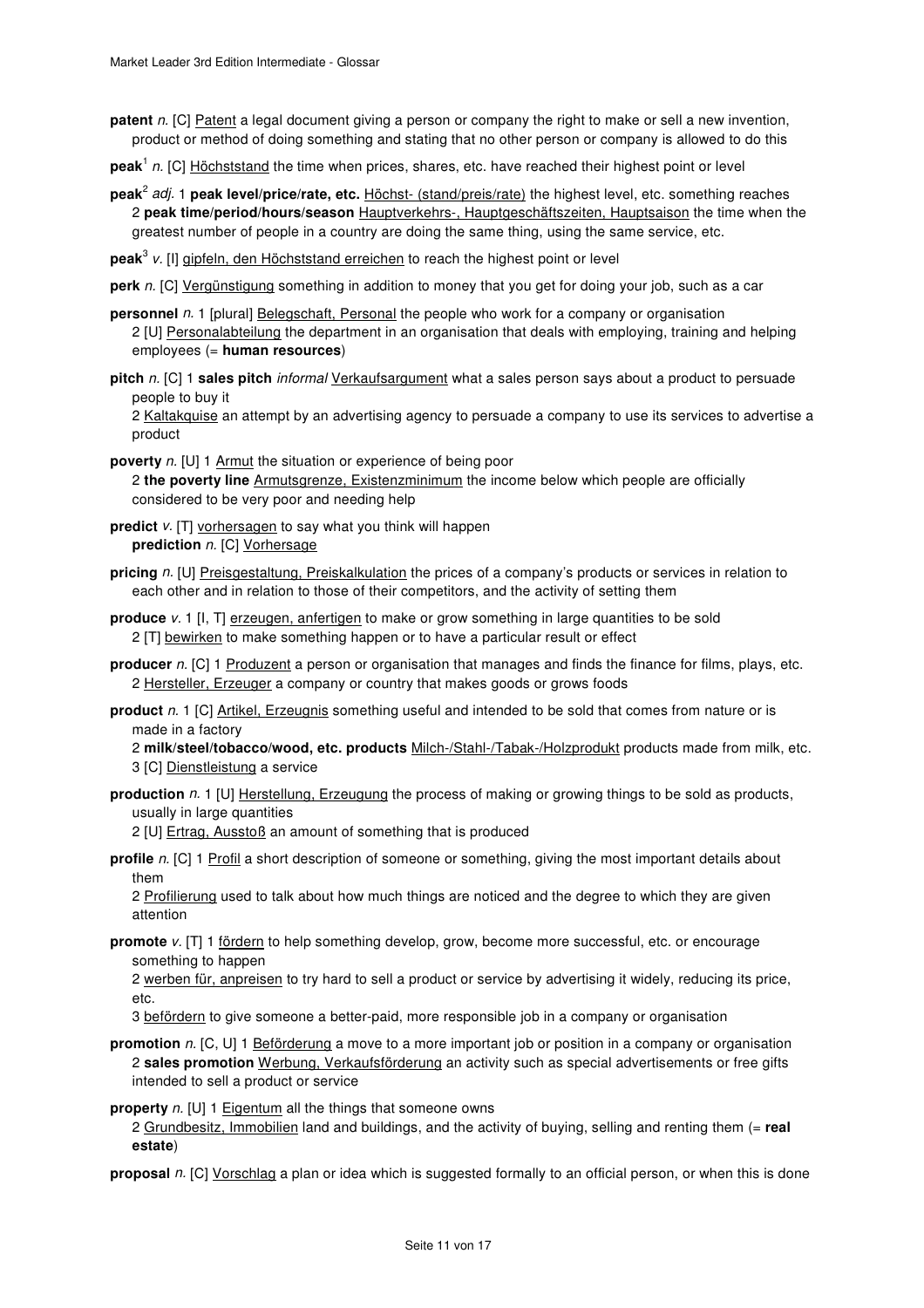**propose** v. [T] 1 vorschlagen to suggest something such as a plan or course of action **proposed** adj. [only before a noun]

2 einen Vorschlag einreichen to formally suggest a course of action at a meeting and ask people to vote on it

**protect**  $v$ . [T] 1 beschützen to keep someone or something safe from harm, damage, bad influences, etc. 2 durch Zölle schützen to try to help an industry in your own country by taxing foreign goods that are competing with it, so limiting the number that can be imported

**protectionism** n. [U] Schutzzollpolitik when a government tries to help industry, farming, etc. in its own country by taxing foreign goods that compete with it, so limiting the number that can be imported

**prototype** n. [C] Prototyp, Erstausführung the first form that a newly designed car, machine, etc. has

purchase<sup>1</sup> n. 1 [U] Kauf, Erwerb the act of buying something

2 kaufen, erwerben make a purchase to buy something

3 [C] Anschaffung, Erwerbung something that has been bought

purchase<sup>2</sup> v. [T] *formal* anschaffen, erstehen to buy something, especially something big or expensive

**qualification** n. 1 [C, usually plural] Qualifikation, Zulassung an examination that you have passed at school, university or in your profession

2 [C] Befähigung, Voraussetzung a skill, personal quality or type of experience that makes you suitable for a particular job

**quarter** n. [C] 1 Viertel one of four equal parts into which something can be divided

2 Vierteljahr, Quartal a period of three months, especially in connection with bills, payments and income

**quarterly** adv. vierteljährlich happening or produced once every three months

**quota** n. [C] Quote an amount of something that is officially allowed or expected in a particular period of time

- **quote** v. [T] den Preis nennen to tell a customer the price you will charge them for a service or product
- **R and D** (also **R&D**) n. [U] 1 research and development Forschung und Entwicklung the part of a business concerned with studying new ideas and planning new products

2 research and development Versuchsabteilung, Forschungs- und Entwicklungsabteilung the department in a company responsible for developing new products, improving existing products, etc.

**rate** n. [C] 1 Rate a charge or payment fixed according to a standard scale

2 Prozentsatz the number of examples of something or the number of times something happens, often expressed as a percentage

3 Geschwindigkeit the speed at which something happens

4 **interest rate** Zinssatz the percentage charged for borrowing money or a percentage you receive when you put money in a bank, make an investment, etc.

**real estate** n. AmE [U] 1 Immobilien, Grundeigentum land or buildings 2 Immobilienhandel the business of selling land or buildings

**receipt** n. 1 [U] Erhalt, Empfang the act of receiving something

2 [C] Beleg, Quittung a written statement showing that you have received money, goods or services 3 **receipts** [plural] Einnahmen, Einkünfte money that has been received

- **recession** n. [C, U] Rezession a period of time when an economy or industry is doing badly, and business activity and employment decrease. Many economists consider that there is a recession when industrial production falls for six months in a row.
- **recommend** v. [T] 1 empfehlen to advise someone to do something, especially because you have special knowledge of a situation or subject

2 weiterempfehlen to say that something or someone would be a good thing or person to choose

**recommendation** n. [C, U] 1 **Empfehlung** official advice given to someone about what to do 2 Weiterempfehlung a suggestion that someone should choose a particular thing or person because they are very good or suitable

**recover** v. 1 [I] sich erholen to increase or improve after falling in value or getting worse

- 2 [T] wiederbekommen to get back money that you have spent or lost
- 3 [T] zurückgewinnen to get back something that was stolen, lost or almost destroyed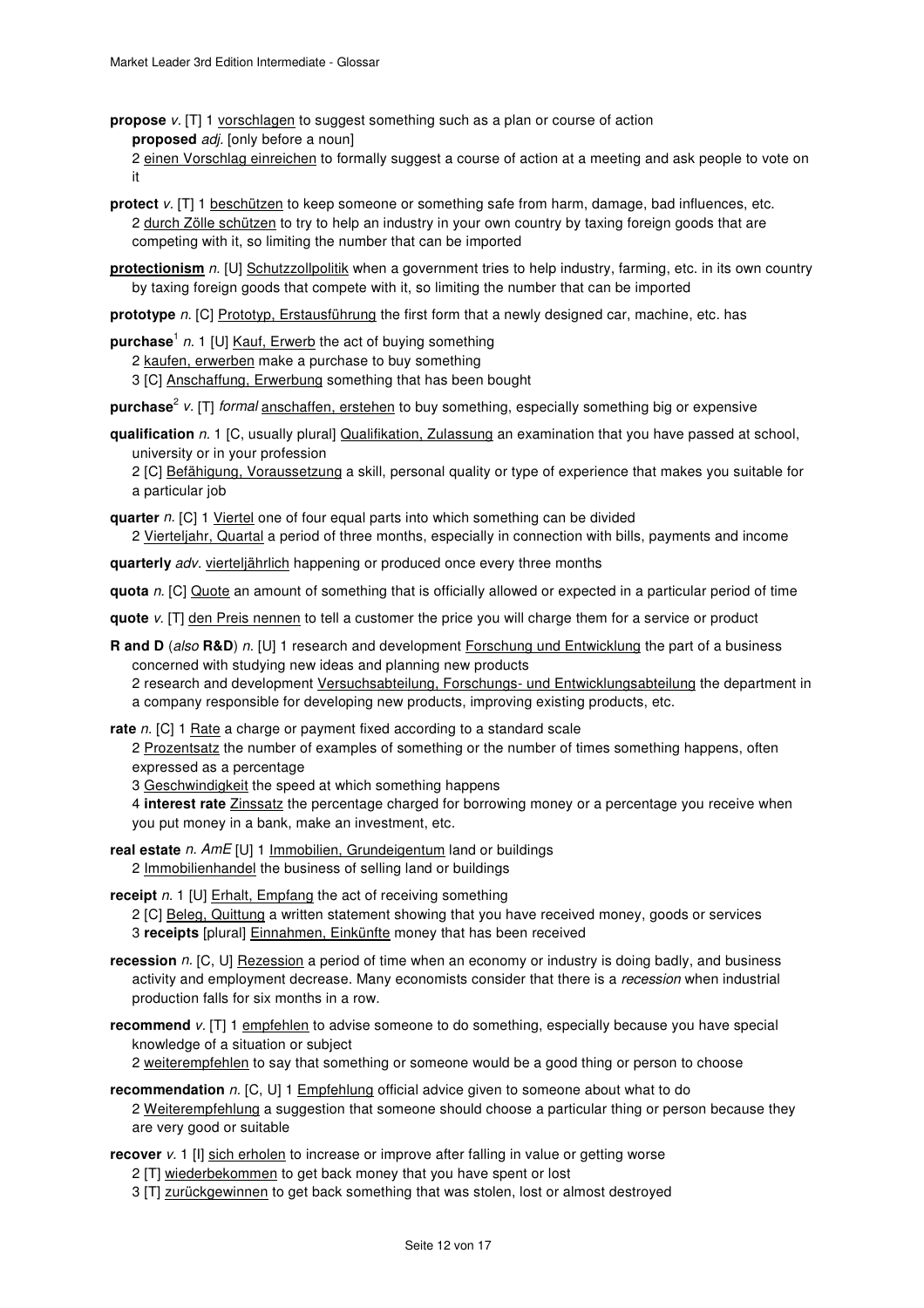**recovery** n. (plural **recoveries**) 1 [C, U] Aufschwung when prices increase, or when the economy grows again after a period of difficulty

2 [U] Rückerstattung the act of getting something back, such as money that you are owed

**recruit** v. [I, T] anwerben, einstellen to find new people to work for an organisation, do a job, etc.

- **recruitment** n. 1 [U] Personalbeschaffung the process or the business of recruiting new people 2 [C] Anwerbung an occasion when someone is recruited
- **redundancy** n. (plural **redundancies**) [C, U] especially BrE Arbeitslosigkeit when someone loses their job in a company because the job is no longer needed
- **redundant** adj. especially BrE arbeitslos If you are made redundant, you lose your job because your employer no longer has a job for you.
- **reference** n. [C] 1 Empfehlungsschreiben, Arbeitszeugnis a letter written by someone who knows you well, usually to a new employer, giving information about your character, abilities or qualifications 2 Referenz a person who provides information about your character, abilities or qualifications when you are trying to get a job (= **referee**)
- **reliable** adj. vertrauenswürdig Someone or something that is reliable can be trusted or depended on. **reliability** n. [U] Vertrauenswürdigkeit
- **relocate** v. [I, T] verlegen, umsiedeln If a company or workers *relocate* or are *relocated*, they move to a different place.
- **relocation** n. [C, U] Verlegung, Standortwechsel
- **requirement** n. [C] 1 Auflage something that an official organisation says a company or person must have or do

2 Bedarf, Forderung something that someone needs or wants

- **reschedule** v. [T] neu ansetzen, verschieben to arrange a new time or date for a meeting or event
- **resignation** n. [C, U] Kündigung when someone officially states that they want to leave their job, position, etc.
- **respond**  $v$ . [I] 1 auf etw. reagieren to react to something that has happened 2 antworten to reply to a letter, telephone call, etc.
- **restriction** n. [C] Beschränkung an official rule that limits or controls what people can do or what is allowed to happen
- **restructure** v. [I, T] umstrukturieren, sanieren If a company *restructures*, or someone *restructures* it, it changes the way it is organised or financed.
- **retail** n. [U] 1 Einzelhandel the sale of goods to customers for their own use, rather than to shops, etc. 2 **retail trade/market/business, etc.** Einzelhandelsmarkt the selling of goods or services to members of the public, or companies involved in this

3 **retail shop/outlet/store, etc.** Einzelhandelsladen, -geschäft a shop, etc. that is open to members of the public

- **retailer** n. [C] 1 Einzelhändler a business that sells goods to members of the public, rather than to shops, etc. 2 Einzelhandelskaufmann someone who owns or runs a shop selling goods to members of the public
- return<sup>1</sup> v. [T] zurückgeben, umtauschen to take a product back to the shop you bought it from to get your money back, or to get other goods in exchange for it
- return<sup>2</sup> n. [C, U] **Rendite** the amount of profit made from an investment
- **revenue** n. [C] (also **revenues**) Einnahmen money that a business or organisation receives over a period of time, especially from selling goods or services
- reward<sup>1</sup> n. 1 [C] Belohnung something that you receive because you have done something good or helpful
	- 2 [C, U] Verdienst money that you earn for doing a job or providing a service
	- 3 [C, U] Gewinn money earned by an investment
	- 4 [C] Belohnung an amount of money offered to someone in return for some information about something
- reward<sup>2</sup> v. [T] belohnen to give someone something such as money because they have done something good or helpful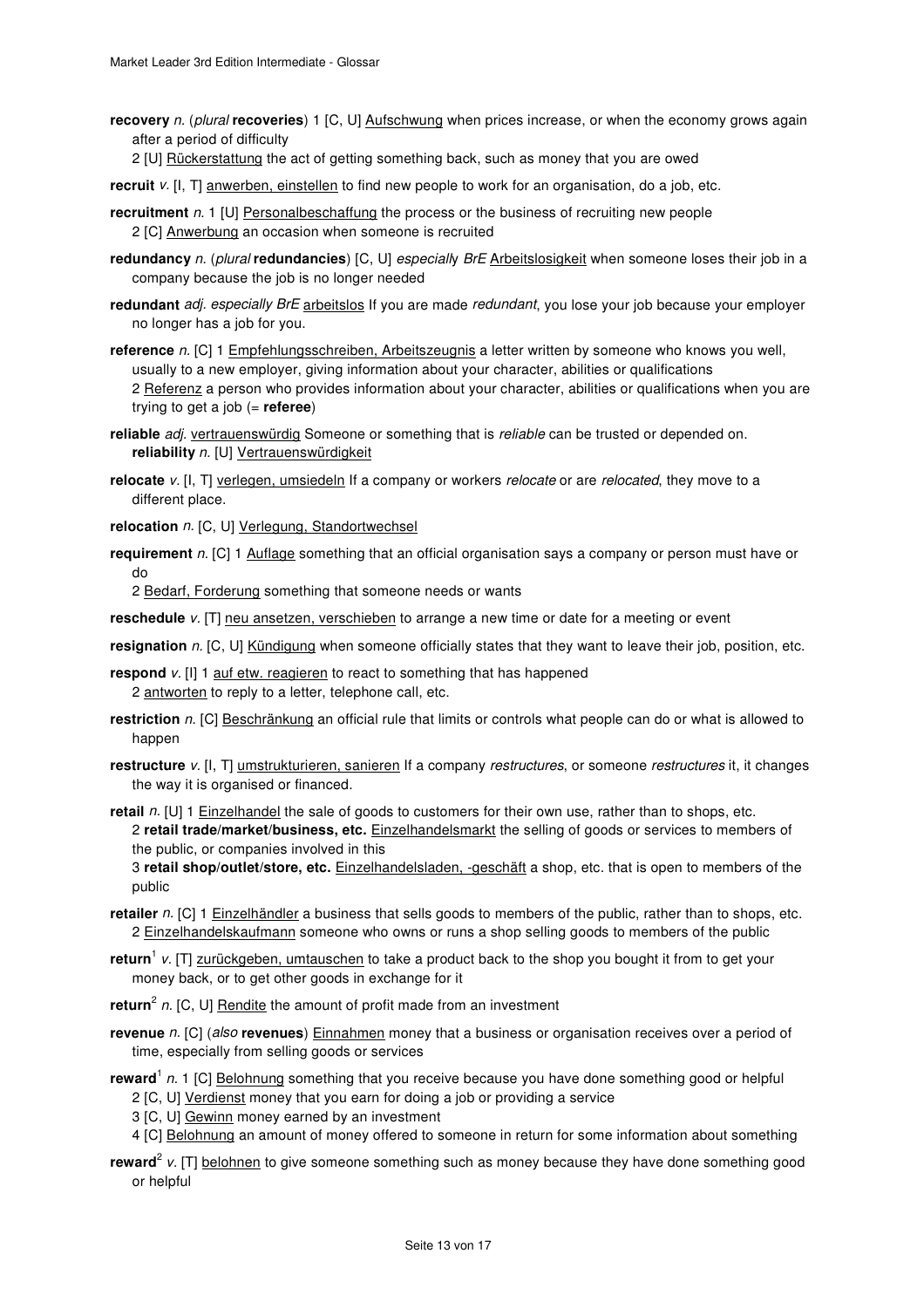- **rise**<sup>1</sup> v. (past tense **rose**; past participle **risen**) [I] ansteigen to increase in number, amount or value
- **rise**<sup>2</sup> n. 1 [C] Anstieg an increase in number, amount or value
	- 2 [C] BrE Lohnerhöhung an increase in salary or wages (= **raise** AmE)
	- 3 [singular] Aufstieg the process of becoming more important, successful or powerful
- sale n. 1 [C, U] Verkauf, Vertrieb the act of selling someone property, food or other goods 2 **sales** [plural] Umsatz the total number of products that a company sells during a particular period of time
	- 3 **sales** [U] Verkaufsabteilung the part of a company that deals with selling products
- **sample** n. [C] Muster a small amount of a product that people can use or look at in order to find out what it is like
- **saving** n. 1 [U] Sparen the act of keeping money to use later rather than spending it

2 [C, usually singular] Einsparung an amount of something that you have not used or spent, especially compared with a larger amount that you could have used or spent

3 **savings** [plural] Ersparnis money that is kept in a bank to be used later or invested, rather than spent

- **security** n. (plural **securities**) 1 [U] Sicherung actions to keep someone or something safe from being damaged, stolen, etc.
	- 2 [U] Sicherheit a feeling of being safe and free from worry about what might happen

3 [U] Pfand, Sicherheiten property or other assets that you promise to give someone if you cannot pay back the money that you owe them

4 [C] Titel a financial investment such as a bond or share, or the related certificate showing who owns it

- **segment** n. [C] 1 Sektor, Bereich a part of the economy of a country or a company's work 2 **market segment** Kundensegment, Absatzbereich a group of customers that share similar characteristics, such as age, income, interests and social class 3 **market segment** Marktsegment the products in a particular part of the market
- **seniority** n. [U] 1 höheres Dienstalter the fact of being older or higher in rank than someone else 2 höhere Position aufgrund des Dienstalters/der Betriebszugehörigkeit the official advantage someone has because they have worked for an organisation for a long time
- **share** n. [C] Anteil, Aktie one of the parts into which ownership of a company is divided
- shareholder n. [C] Aktieninhaber, Anteilseigner someone who owns shares in a company
- **shipment** n. 1 [C] Lieferung, Lieferposten a load of goods sent by sea, road, train or air 2 [U] Verfrachtung, Transport the act of sending a load of goods by sea, road, train or air
- **shortlist**<sup>1</sup> n. [C] BrE engere Auswahlliste a list of the most suitable people for a job or a prize, chosen from all the people who were first considered
- **shortlist**<sup>2</sup> v. [T, usually passive] *BrE* i<u>n die engere Wahl ziehen</u> to put someone on a shortlist for a job or a prize
- skill n. [C, U] Fähigkeit, Fachkenntnis an ability to do something well, especially because you have learned and practised it
- **slowdown** n. [C, usually singular] langsamer Rückgang when something gets slower
- **specification** n. [C, usually plural] Vorgabe, Leistungsbeschreibung a detailed description of how something should be designed or made
- **sponsor**<sup>1</sup> v. [T] <u>sponsern</u> to give money to pay for a television programme, a sports or arts event, training, etc. in exchange for advertising or to get public attention
- **sponsor**<sup>2</sup> n. [C] Sponsor, Geldgeber a person or company that pays for a television programme, a sports or arts event, training, etc. in exchange for advertising or to get public attention
- **stake** n. [C, usually singular] Anteil, Beteiligung money risked or invested in a business
- **standard** n. [C, U] Standard a level of quality, skill, ability or achievement by which someone or something is judged, and that is considered good enough to be acceptable
- **standard of living** n. (plural **standards of living**) [C, usually singular] Lebensstandard the amount of wealth or comfort that a person, group or country has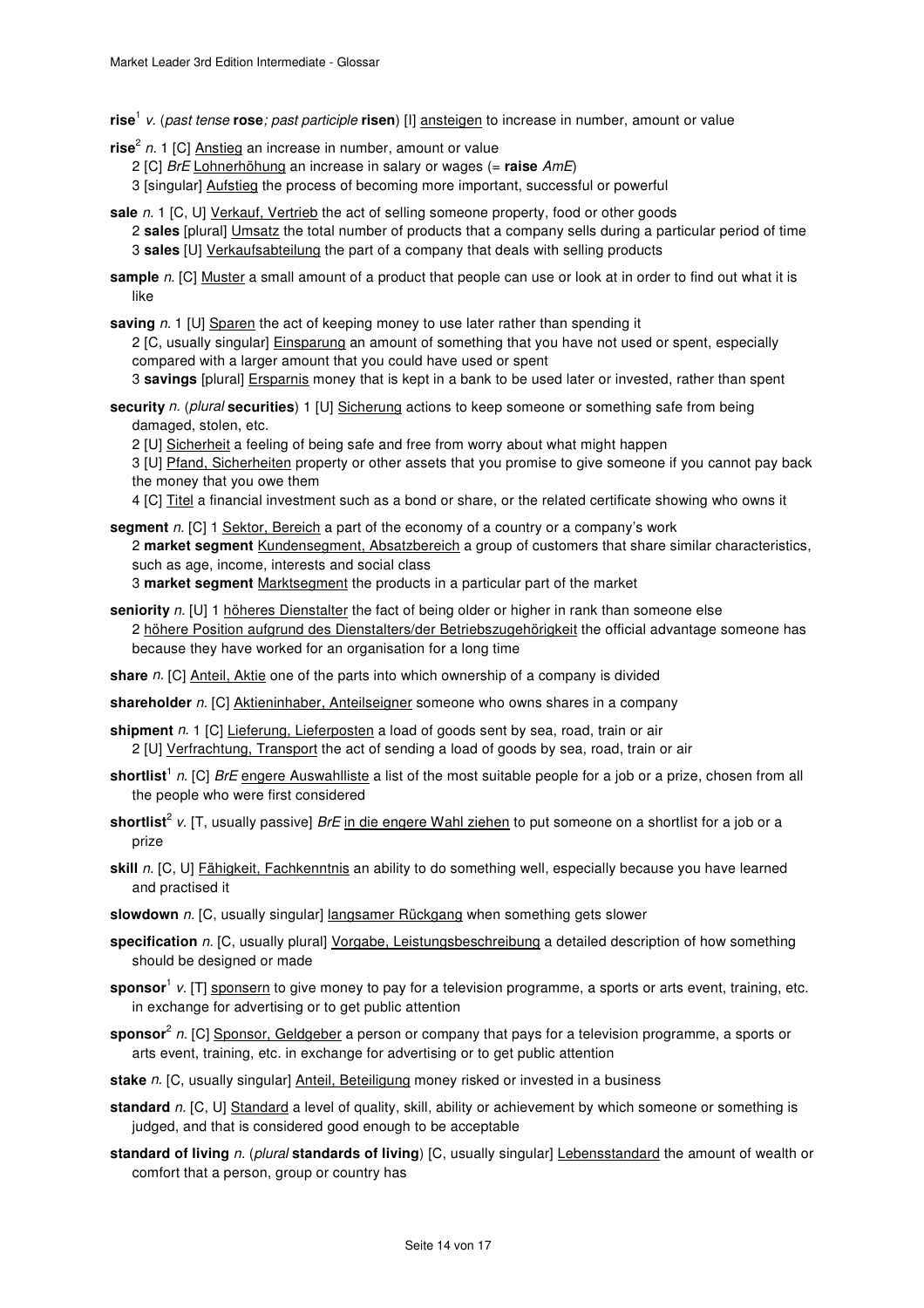**statement** n. [C] 1 Erklärung something you say or write publicly or officially to let people know your intentions or opinions, or to record facts

mission statement Unternehmensleitbild a short written statement made by an organization, intended to communicate its aims to customers, employees, shareholders, etc.

2 Abrechnung a list showing amounts of money paid, received, owing, etc. and their total

**bank statement** Kontoauszug a statement sent regularly by a bank to a customer, showing the money that has gone into and out of their account over a particular period of time

**stock** n. [C, U] 1 especially AmE Aktie, Aktien, Aktienkapital one of the shares into which ownership of a company is divided, or these shares considered together

2 **stocks** Bestände, Vorräte a supply of a commodity (= oil, metal, farm product, etc.) that has been produced and is kept to be used when needed

3 especially BrE Rohstoffvorräte, Warenbestand a supply of raw materials or parts before they are used in production, or a supply of finished goods (= **inventory** AmE)

4 Lagerbestand a supply of goods, kept for sale by a shop or other retailer

- **strategic** adj. strategisch done as part of a plan to gain an advantage or achieve a particular purpose **strategically** adv.
- **strategy** n. (plural **strategies**) 1 [C] Geschäfts-, Unternehmensstrategie a plan or series of plans for achieving an aim, especially success in business or the best way for an organisation to develop in the future 2 [U] Strategie the process of skilful planning in general
- **strengthen** v. 1 [I, T] stark werden If a currency strengthens, or something strengthens it, the currency increases in value.

2 [T] stärken to improve the financial situation of a country, company, etc.

**stunt** n. [C] Werbegag something that is done to attract people's attention to a product or company

**subsidiary** n.(plural **subsidiaries**) [C] Tochterfirma a company that is at least half-owned by another company

**subsidise** (also **subsidize** AmE) v. [T] subventionieren If a government or organisation subsidises a company, activity, etc., it pays part of the cost. **subsidised** adj. [only before a noun]

**subsidy** n. (plural **subsidies**) [C] Subvention, Zuschuss money that is paid by a government or organisation to make something such as a particular food or product cheaper to buy, use or produce

**supplier** n. [C] Zulieferer a company that provides a particular type of product

- **supply**<sup>1</sup> v. (past tense and past participle **supplied**) [T] 1 beliefern to provide goods or services to customers, especially regularly and over a long period of time
	- 2 beschaffen to give someone something they want or need

**supply**<sup>2</sup> n. (plural **supplies**) [C] Vorrat an amount of something that is available to be sold, bought, used, etc.

- **supply chain** (also **distribution chain, chain of distribution**) Versorgungskette the series of organisations that are involved in passing products from manufacturers to the public
- **surplus** n. [C, U] Überschuss an amount of something that is more than what is wanted, needed or used **trade surplus** (also **balance of trade surplus**) [C, U] Handelsüberschuss a surplus related to imports and exports, rather than other payments
- **sustain** v. [T] erhalten to manage to make something continue to exist over a long period of time **sustained** adj.
- **survey** n. [C] Umfrage a set of questions given to a group of people to find out about their opinions or behaviour

**market survey** Marktumfrage a study of the state of a particular market, showing competitors' sales, buyers' intentions, etc.

**take on** phr.v. (past tense **took on**; past participle **taken on**) [T] 1 **take somebody on** einstellen to start to employ someone

2 **take something on** übernehmen to agree to do some work or to be responsible for something

**take over** phr.v. (past tense **took over**; past participle **taken over**) [T] eine Firma übernehmen to take control of a company by buying more than 50% of its shares **takeover** n. [C] Firmenübernahme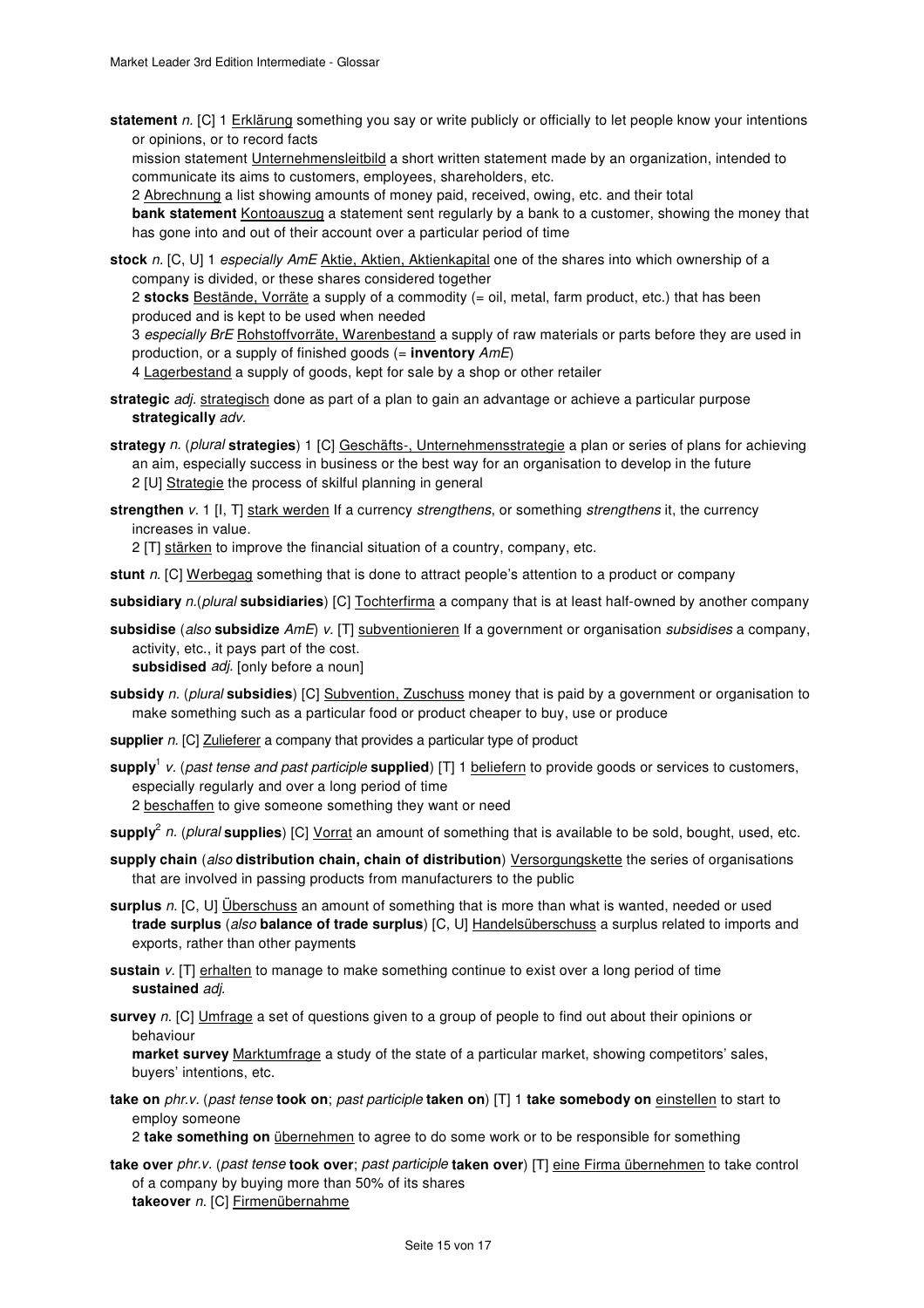target<sup>1</sup> n. [C] 1 Zielorganisation, -unternehmen an organisation, industry, government, etc. that is deliberately chosen to have something done to it

2 Zielvorgabe a result such as a total, an amount or a time which you aim to achieve

3 **target customer/group/area, etc.** Zielgruppe, Zielbereich a limited group of people or area that a plan, idea, etc. is aimed at

**target**<sup>2</sup> v. [T] 1 gezielt ansprechen to aim products, programmes of work, etc. at a particular area or group of people

2 zur Zielgruppe nehmen, als Zielbereich wählen to choose someone or something for a particular type of treatment

**targeted** adj. [only before a noun]

tariff n. [C, usually plural] **Zollgebühr** a tax on goods coming into a country or going out of it

- **teaser** n. [C] Lockwerbung, Teaser an advertisement intended to get people's attention for advertisements that will come later or products that will be available later
- **tip** n. [C] 1 Tipp a piece of advice about what is likely to happen, for example about which shares are likely to go up or down in value

2 Trinkgeld a small amount of additional money that you give to someone such as a waiter in order to thank them for their services

- **track record** n. [C, usually singular] Erfolgsgeschichte, Leistungsaufzählung all the things that a person or organisation has done in the past, which shows how good they are at doing their job, dealing with problems, etc.
- **transaction** n. [C] 1 Zahlungsabwicklung, Transaktion a payment, or the process of making one 2 Geschäftsabschluss a business deal

trend n. [C] Entwicklungstendenz the general way in which a particular situation is changing or developing

**trial** n. 1 [C] Gerichtsverhandlung a legal process in which a court of law examines a case to decide whether someone is guilty of a crime

2 [C, usually plural] Testversuch a process of testing a product to see whether it is safe, effective, etc. **trial** v. [T], **trialling** n. [U]

- **turnaround** (also **turnround** BrE) n. [C, usually singular] 1 Lieferzeit the time between receiving an order for goods, dealing with it and sending the goods to the customer
	- 2 Wende, Umschwung a complete change from a bad situation to a good one

3 Meinungsumschwung a complete change in someone's opinion or ideas

- **turnover** n. [singular] 1 BrE Umsatz the amount of business done in a particular period, measured by the amount of money obtained from customers for goods or services that have been sold
	- 2 Fluktuation the rate at which workers leave an organisation and are replaced by others
	- 3 Absatz the rate at which goods are sold
- **tycoon** n. [C] Industriemagnat, Tycoon someone who is successful in business and industry and has a lot of money and power
- unfair *adi*. 1 unfair not right or fair

2 ungerecht not giving a fair opportunity to everyone

- **unique selling point (USP)** n. [C] einmaliges Verkaufsargument a feature of a product that no other similar products have, used in advertising, etc. to try to persuade people to buy it
- upgrade<sup>1</sup> v. [I, T] 1 nachrüsten to make a computer, machine, program, etc. better and able to do more things 2 höherstufen to get a better seat on a plane, a better rented car, etc. than the one you paid for
- upgrade<sup>2</sup> n. [C] 1 Nachrüsten the act of improving a product or service, or one that has been improved 2 Höherstufen an occasion when someone is given a better seat on a plane, or a better rented car, than the one they paid for
- upmarket<sup>1</sup> (also upscale AmE) adj. hochpreisig involving goods and services that are expensive and perhaps of good quality compared to other goods, etc. of the same type, or the people that buy them